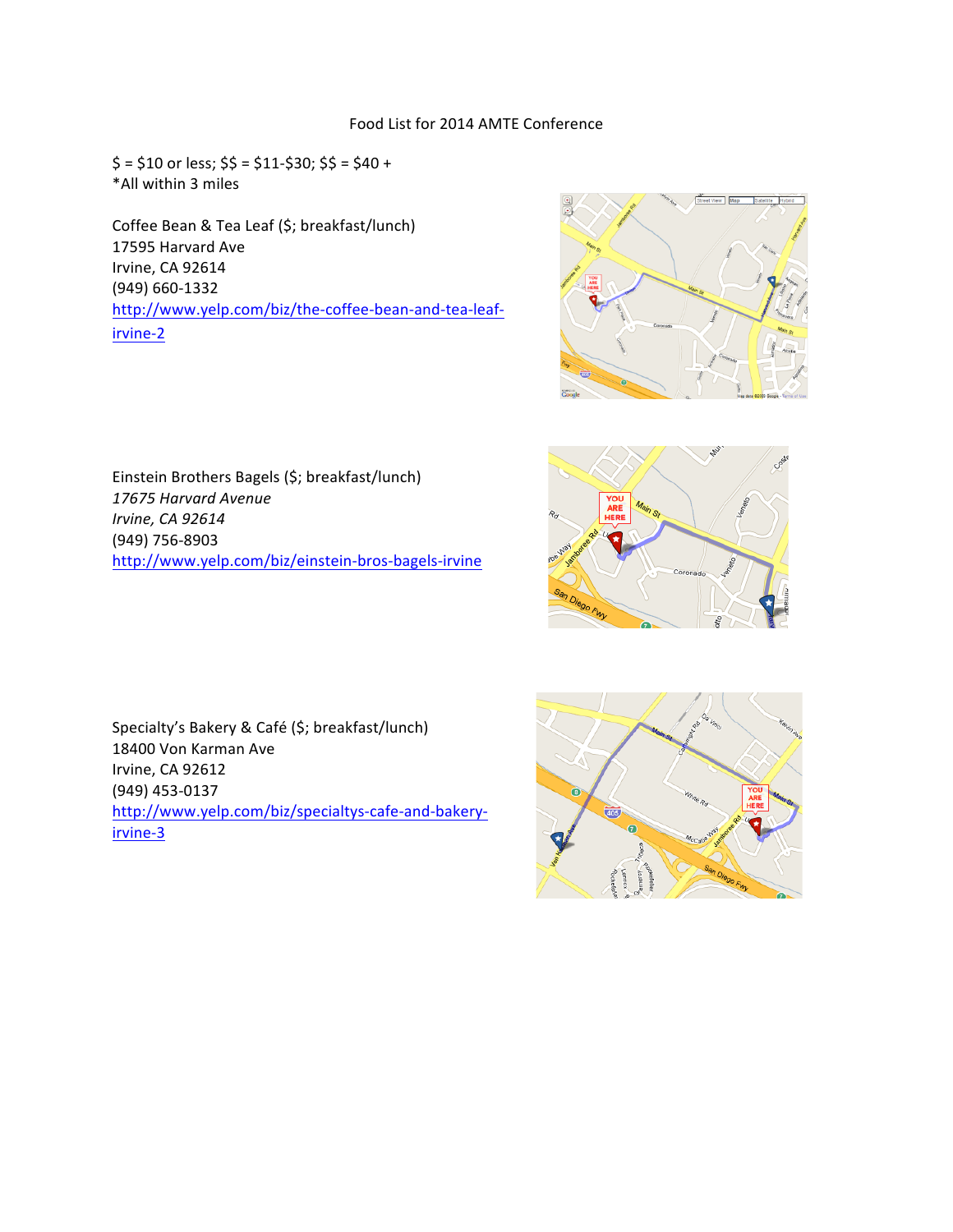Agora Churrascaria (\$\$\$; Brazilian; lunch/dinner) 1830 Main St Irvine, CA 92614 (949) 222-9910 http://www.yelp.com/biz/agora-churrascaria-irvine





Boudin's SF Bakery (\$; breakfast/lunch) 2803 Main St Irvine, CA 92614 (949) 222-9111 http://www.yelp.com/biz/boudin-sf-irvine

6ix Park Grill (\$\$; *inside Hotel Irvine Jamboree Center*) 17900 Jamboree Rd. Irvine, CA 92614 (949) 225-6666 http://www.yelp.com/biz/6ix-park-grill-irvine

Houston's Restaurant (\$\$; dinner) 2991 Michelson Dr Irvine, CA 92612 (949) 833-0977 http://www.yelp.com/biz/houstons-restaurant-irvine

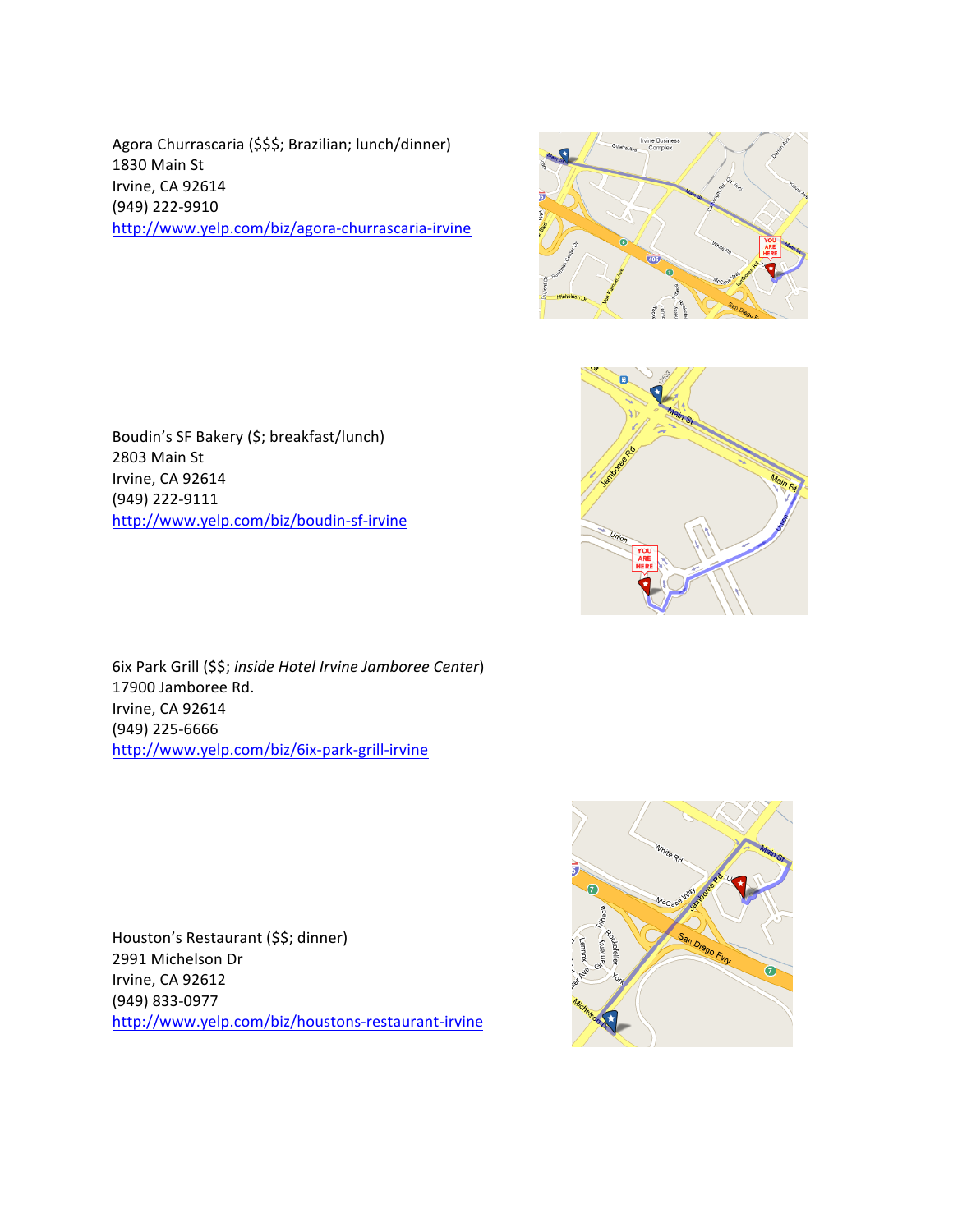BB Pho (\$; Vietnamese noodles; lunch/dinner) 2626 Dupont Dr Irvine, CA 92612 (949) 553-1958 http://www.yelp.com/biz/bb-pho-irvine

Andrei's Conscious Cuisine & Cocktails (\$; lunch/dinner) 2607 Main St Irvine, CA 92614 (949) 387-8887 http://www.yelp.com/biz/andreis-conscious-cuisine-andcocktails-irvine





Sagaar Indian Cuisine (\$\$; lunch buffet/dinner) 4248 Martingale Way Newport Beach, CA 92660 (949) 955-1904 http://www.yelp.com/biz/saagar-indian-cuisine-newportbeach

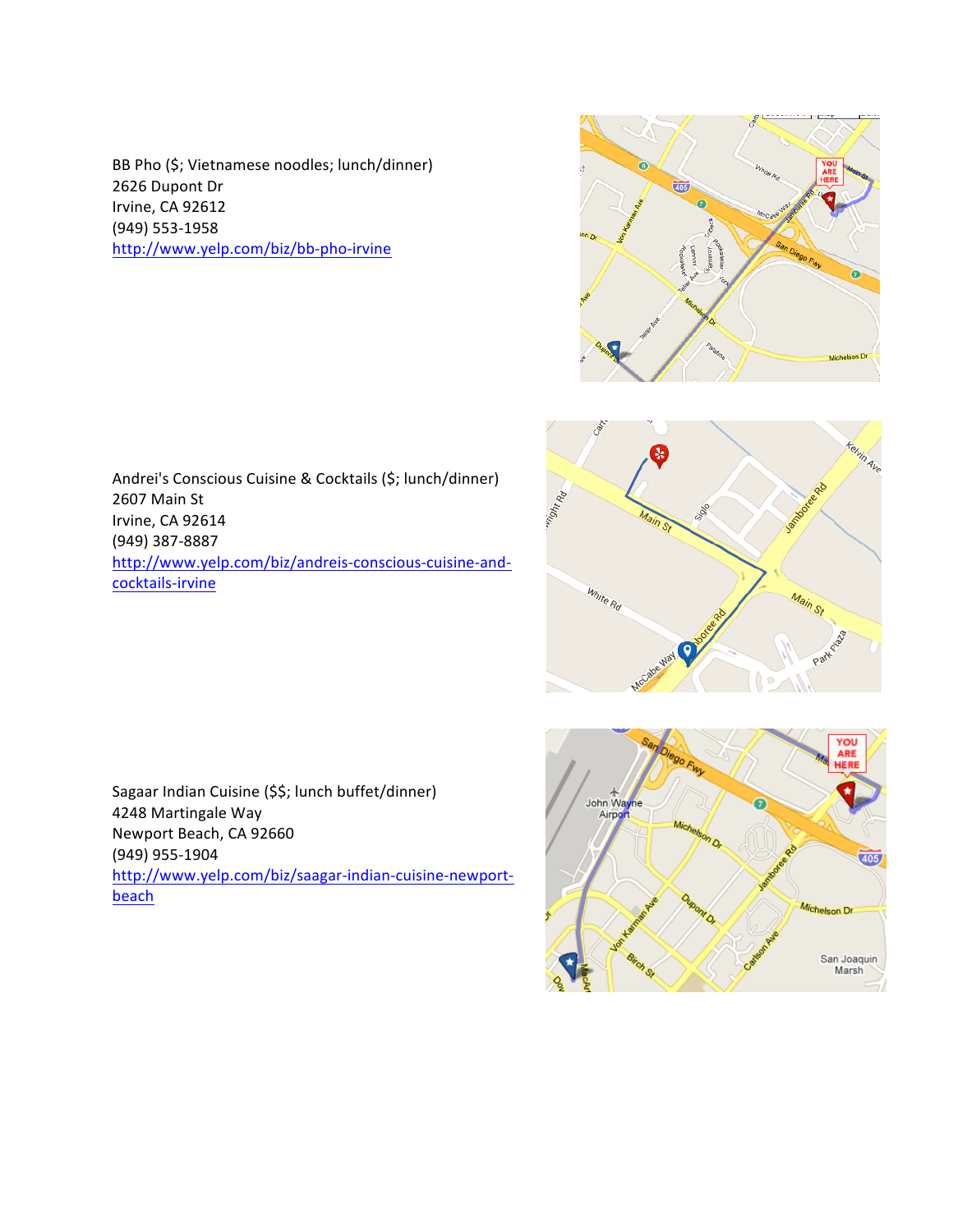California Fish Grill (\$; family-run seafood place; lunch/dinner) 3988 Barranca Pkwy Irvine, CA 92606 (949) 654-3838 http://www.yelp.com/biz/california-fish-grillirvine



In-N-Out Burger (\$; SoCal original!; lunch/dinner) 4115 Campus Drive Irvine, CA 92612 http://www.yelp.com/biz/in-n-out-burger-irvine



Santouka Ramen (\$; Japanese noodle; lunch) 665 Paularino Ave Costa Mesa, CA 92626 (714) 434-1101 http://www.yelp.com/biz/santouka-ramencosta-mesa